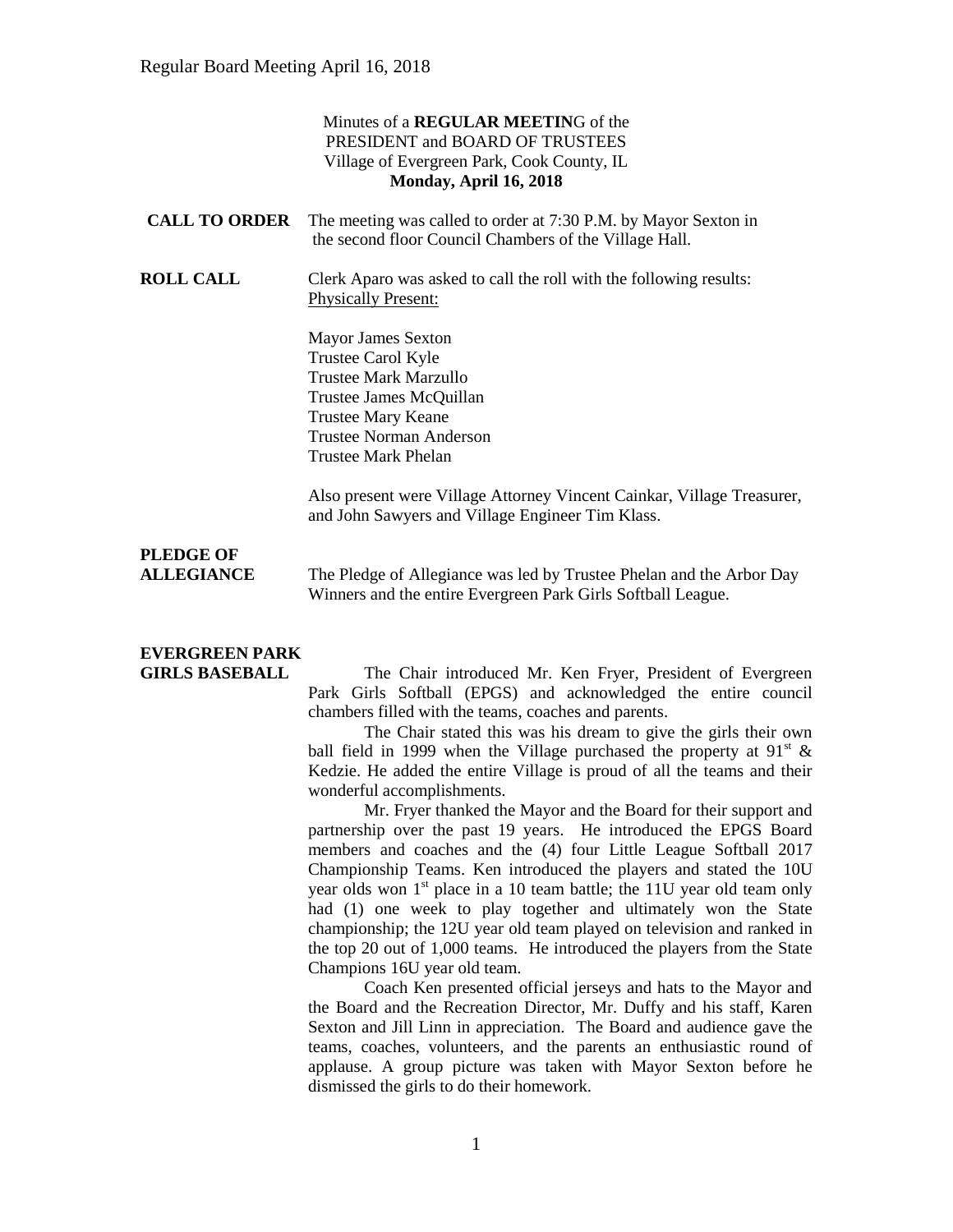# **ARBOR DAY**

**PRESENTATION** The Chair introduced the Village Arborist, Mr. Gavin Yeaman and thanked him for his efforts on behalf of the Village for the annual Arbor Day Contest. Gavin explained this is the  $9<sup>th</sup>$  Annual Arbor Day contest open to all K-8 students within Evergreen Park.

The theme this year was "Why Trees Are Important." Gavin thanked all 100 participants and awarded gift certificates to the winners. In addition to the prizes, the first place winners have also earned a tree for their schools, Central Middle School and Queen of Martyrs which will be planted on Arbor Day on Friday, April 27, 2018.

The winners were as follows; First Place Essay Winner, Sara Beyer, 7<sup>th</sup> grader Central Middle School, First Place poster winner, Noah Lunsford, 2<sup>nd</sup> grader from Queen of Martyrs, Second Place: Essay winner Luke Medina,  $6<sup>th</sup>$  grader, Central Middle School, Poster Winner  $2<sup>nd</sup>$ Place, Maya Fiecko, Most Holy Redeemer, Third Place Winners, Essay Kendra Walczak,  $6<sup>th</sup>$  grader, Central Middle School and  $3<sup>rd</sup>$  Place Poster Winner, Ziggy Sochacki, 1<sup>st</sup> grader Southwest School.

The Board and the audience gave the children a hearty round of applause. The Chair thanked and dismissed the winners from the meeting to enjoy their gift certificates. The winning entries will be posted on the Village website [www.evergreenpark-ill.com](http://www.evergreenpark-ill.com/) as well as pictures of tonight's awards.

# **OPEN PUBLIC**

**FORUM** The Chair made the following announcements:

- 1. The Chair asked the audience and the Village Board to stand for a moment of silence to remember our colleague and former Village Trustee and Legislative Liaison, Jerome "Jerry" Bosch. Condolences to Mrs. Marie "Terry" Bosch and the entire Bosch family. Arrangements are Kosary Funeral home tomorrow, Tuesday April  $17<sup>th</sup>$  and a funeral mass on Wednesday at Most Holy Redeemer. The Chair added Jerry was an active member of the Holy Redeemer Parish, EP Boys Club, the Village ADA Commission, the Historical Commission and the Illinois Municipal League. He will be missed by many.
- 2. Commendations to the Evergreen Park Police Tactical team for their work in securing felony drug charges as part of a three (3) week undercover operation outside the Village. The arrests kept the heroin and cocaine from being distributed for sale in Evergreen Park.
- 3. The EP Recreation Department Summer 2018 books are available online or in hard copy at the Village Hall, Community Center and the EP Library.
- 4. Animal license renewal forms have been mailed. Licenses are due on or before June 1, 2018.
- 5. EP Farmer's Market begins May 3, 2018 from 7:00 a.m. to 1 p.m. and continues every Thursday through October 2018 at Yukich Fields.
- 6. Evergreen Park Senior Citizens Council will hold its' annual Memories to Go-Village Wide Garage Sale on Saturday, May 5, 2018 from 9 am – 2 pm at Yukich Field. Applications are available in the Village Hall and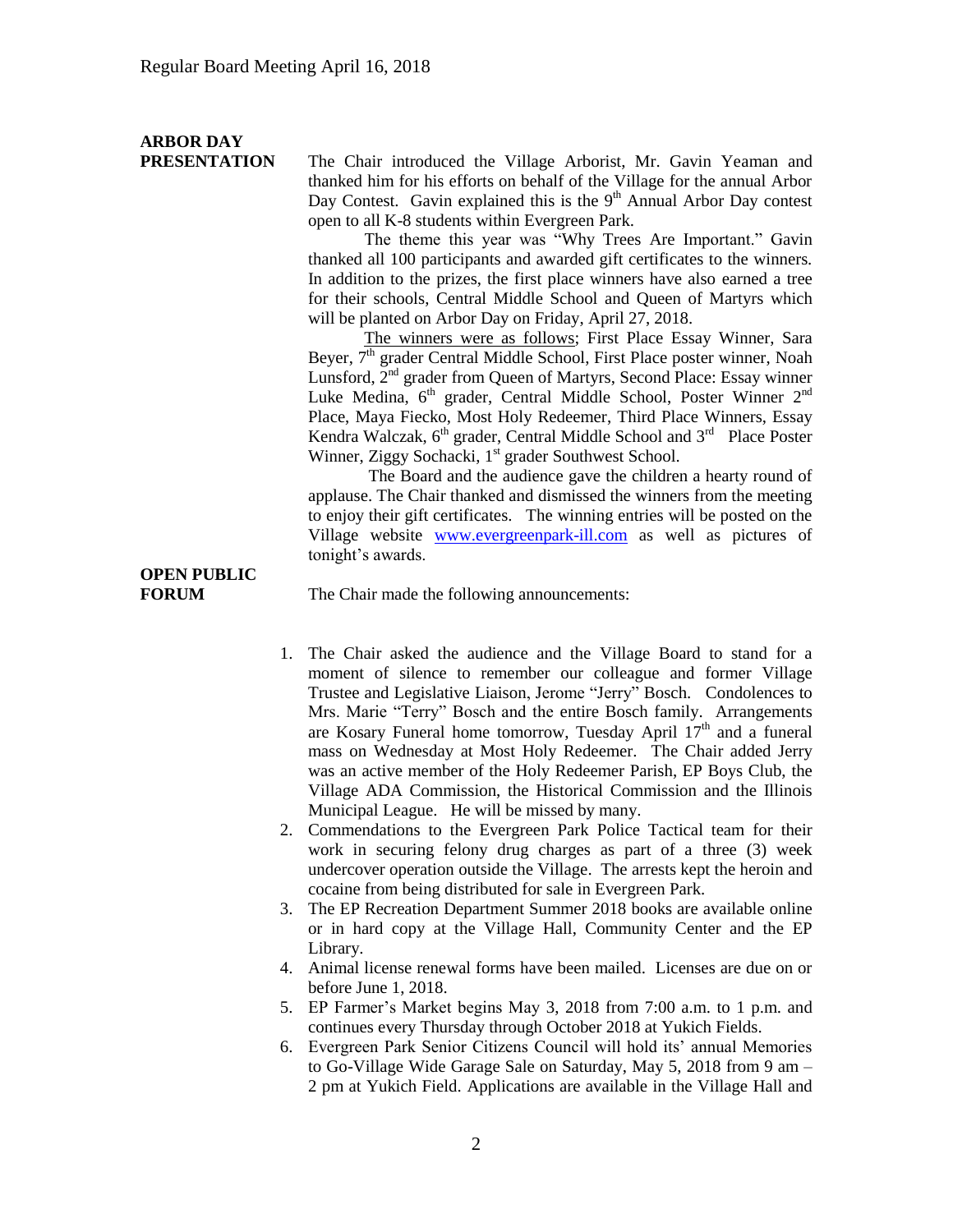the Community Center and on the Village web [www.evergreenpark](http://www.evergreenpark-ill.com/)[ill.com](http://www.evergreenpark-ill.com/)

- 7. Green yard waste pick up has begun as well as the new "At Your Door" household and electronic waste collection. Weekly recycling has been added to waste services.
- 8. The performance of "Babes in Toyland" opens on Friday, April 27, 2018 at 7:30 p.m. for three performances over the weekend at the Senior Center. Thanks to Glenn Pniewski for his efforts in bringing our local talent to the Candlelight Theater. Tickets are on sale at the Community Center and more information is available on the Village website.
- 9. The Driving Range at the 50 acre park will be opening as weather permits. Check the Village website for spring hours.
- 10. The EP Environmental Commission is hosting a textile recycling event from 9:00 a.m. to 11:00 a.m. on Saturday, April 28, 2018 at the North Pavilion of Yukich Fields. Weather permitting "Yoga in the Park" is on Sunday, April 29 at 9:00 a.m. to 10:00 a.m. at the North Pavilion.
- 11. CSX update. The new work schedule for the tracks at  $95<sup>th</sup>$  & Troy has not been determined.
- 12. The Chair noted Mr. Duffy stated at the last meeting (April 2) the Chicago White Sox were undefeated. Since then they have not won a game.

## **OPEN PUBLIC**

**AUDIENCE** Mr. Reid Nuttall, owner of Cool Clouds, 3837 W. 95<sup>th</sup> Street, stated there is an issue in his alley with the over flowing trash from the 9500 Avers Building. The dumpster is too small and needs to be emptied more frequently. The Chair stated he will speak to the building owner tomorrow.

**REGULAR** 

**AGENDA** Motion by Trustee Phelan second by Trustee Kyle to waive the reading of the minutes of the April 2, 2018 Regular Board Meeting of the President and Board of Trustees as presented and passed by unanimous voice vote and so ordered by the Chair.

### **RESOLUTION**

**NO. 12-2018** Motion by Trustee Marzullo second by Trustee McQuillan, to approve **Resolution NO. 12-2018** with expenditures of the General Corporate Fund of \$ 260,138.33 and the Water Management Fund in the amount of \$ 129,413.54 and the Capital Improvement Fund, \$ 1,186.61 and the Self Insurance Fund \$ 496.00 and the Street Bond Fund, \$ 77,250.00 for a total of \$ 468,484.48. Upon roll call, voting YES: Trustees Kyle, Marzullo, McQuillan, Keane, Anderson and Phelan; voting NO: NONE. The motion was passed and so ordered by the Chair.

# **TREASURER'S**

**REPORT** Motion by Trustee McQuillan second by Trustee Marzullo to approve the Village Treasurer's report for **March 2018** for information and file in the amount of \$ 6,416,392.42 in the General Fund and \$ 3,991,027.29 in the Sewer and Water Fund. The motion was passed by unanimous voice vote and so ordered by the Chair.

**ORDINANCE**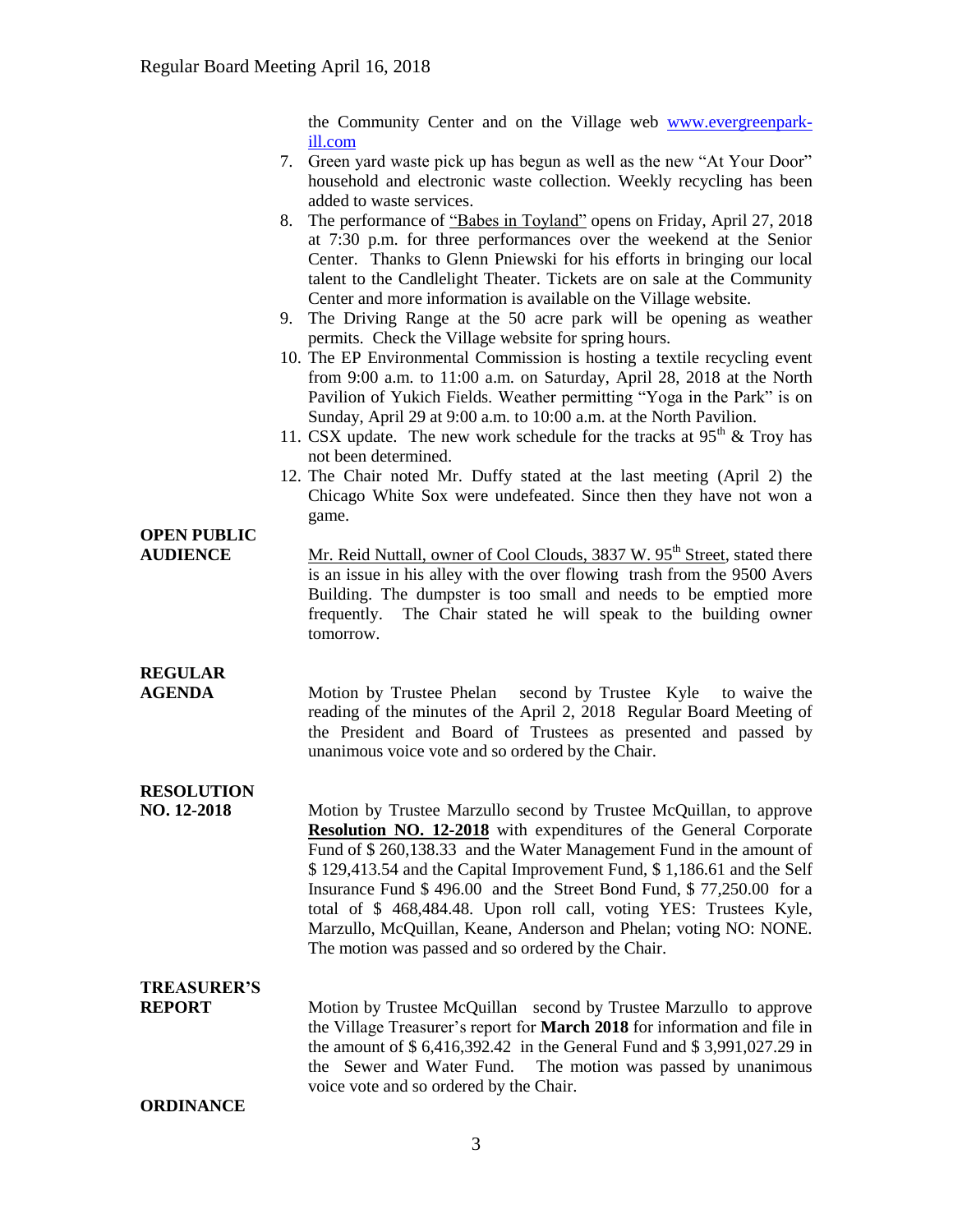**NO. 11-2018** Motion by Trustee Phelan second by Trustee Kyle to approve **ORDINANCE NO. 11-2018, "AN ORDINANCE OF THE VILLAGE OF EVERGREEN PARK APPROVING A REAL ESTATE SALE CONTRACT FOR THE SALE OF THE PROPERTY LOCATED AT 2917 WEST 101<sup>ST</sup> PLACE. PROPERTY LOCATED AT 2917 WEST 101ST PLACE, EVERGREEN PARK, ILLINOIS."** The Chair stated the sale price was \$21,000.00 and the lot is scheduled for a newly built single family home. Upon roll call, voting YES: Trustees Marzullo, McQuillan, Keane, Anderson, Phelan and Kyle; voting NO: NONE. The motion was passed and so ordered by the Chair.

#### **ORDINANCE**

**NO. 12-2018** Motion by Trustee McQuillan second by Trustee Anderson to approve **ORDINANCE NO. 12-2018, "AN ORDINANCE OF THE VILLAGE OF EVERGREEN PARK DESIGNATING THE EVERGREEN PLAZA TOWERS PROPERTY LOCATED AT 9730 SOUTH WESTERN AVENUE (P.I.N. 24-12-236-005-0000)), IN THE VILLAGE OF EVERGREEN PARK, COOK COUNTY, ILLINOIS BLIGHTED."** Upon roll call, voting YES: Trustees McQuillan, Keane, Anderson, Phelan, Kyle and Marzullo; voting NO: NONE. The motion was passed and so ordered by the Chair.

#### **ORDINANCE**

**NO. 13-2018** Motion by Trustee Phelan second by Trustee McQuillan to approve **ORDINANCE NO. 11-2018, "AN ORDINANCE OF THE VILLAGE OF EVERGREEN PARK APPROVING CLASS 7b ASSESSEMENT STATUS FOR THE EVERGREEN PLAZA TOWERS BUILDING LOCATED AT 9730 SOUTH WESTERN AVENUE (P.I.N. 24-12-236-005-0000) IN THE VILLAGE OF EVERGREEN PARK, COOK COUNTY, ILLINOIS."** Upon roll call, voting YES: Trustees Keane, Anderson, Phelan, Kyle, Marzullo and McQuillan; voting NO: NONE. The motion was passed and so ordered by the Chair.

### **BUSINESS**

**CERTIFICATES**

**BOOST MOBILE** Motion by Trustee Marzullo second by Trustee Kyle to approve the business regulation certificate for **(NEW OWNER) MASTER WIRELESS 87th INC. DBA/ BOOST MOBILE** to operate a cell phone service store located at 8730 S. Kedzie Avenue in Evergreen Park. Upon roll call, voting YES: Trustees Anderson, Phelan, Kyle, Marzullo, McQuillan and Keane; voting NO: NONE. The motion was passed and so ordered by the Chair.

#### **ASHLEY STEWART**

Motion by Trustee Kyle second by Trustee McQuillan to approve the business regulation certificate for **ASHLEY STEWART INC. DBA ASHLEY STEWART** to conduct retail sales of women's clothing and accessories located at 9200-9206 S. Western Avenue in Evergreen Park. Upon roll call, voting YES: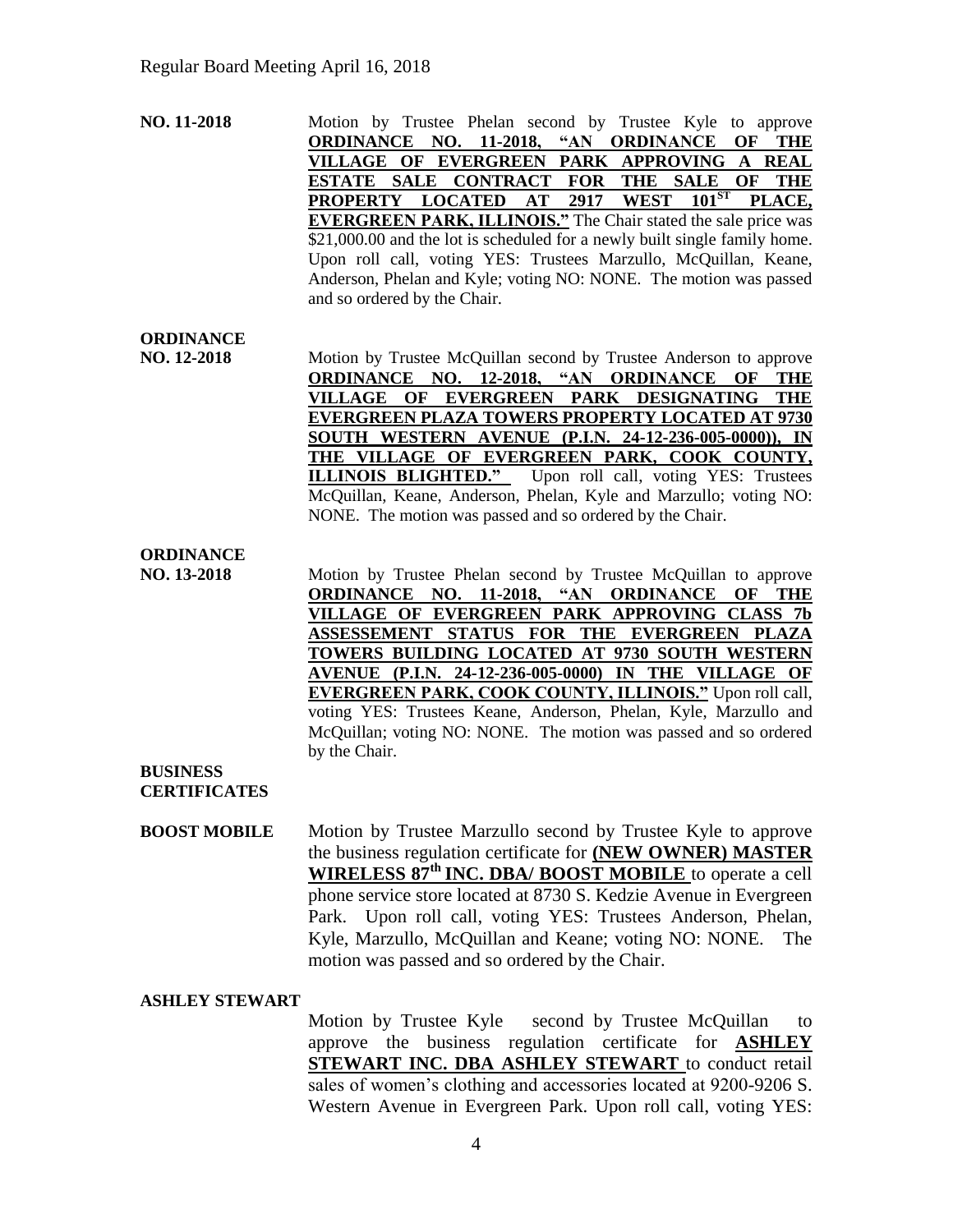Trustees Phelan, Kyle, Marzullo, McQuillan, Keane and Anderson; voting NO: NONE. The motion was passed and so ordered by the Chair.

## **(2) JUNKERS**

**LICENSES** Motion by Trustee Phelan second by Trustee Marzullo to approve the application for two  $(2)$  applications for Junkers Licenses for  $(1)$ Concepcion Rodriguez and (2) Jesus Perez. Upon roll call, voting YES: Trustees Marzullo, McQuillan, Keane, Anderson, Phelan and Kyle; voting NO: NONE. The motion was passed and so ordered by the Chair.

### **MAGNIFICENT**

- **HOME HEALTH** Motion by Trustee Phelan second by Trustee Kyle to approve the business regulation certificate for **MAGNIFICENT HOME HEALTHCARE, LLC (New Owner)** to operate an office for a home health agency located at  $3345$  W.  $95<sup>th</sup>$  Street in Evergreen Park. Upon roll call, voting YES: Trustees McQuillan, Keane, Anderson, Phelan, Kyle and Marzullo; voting NO: NONE. The motion was passed and so ordered by the Chair.
- **STATE FARM** Motion by Trustee McQuillan second by Trustee Kyle to approve the business regulation certificate for **SEAN KELLY STATE FARM AGENCY** located at 3354 W. 95<sup>th</sup> Street in Evergreen Park. Upon roll call, voting YES: Trustees Keane, Anderson, Phelan, Kyle, Marzullo and McQuillan; voting NO: NONE. The motion was passed and so ordered by the Chair.

## **FEDERAL**

**GUARD** Motion by Trustee Marzullo second by Trustee Anderson to approve the business regulation certificate for **FEDERAL GUARD SERVICES** to conduct an office for security guard services located at 3613 W. 95<sup>th</sup> Street in Evergreen Park. Upon roll call, voting YES: Trustees Anderson, Phelan, Kyle, Marzullo, McQuillan and Keane; voting NO: NONE. The motion was passed and so ordered by the Chair.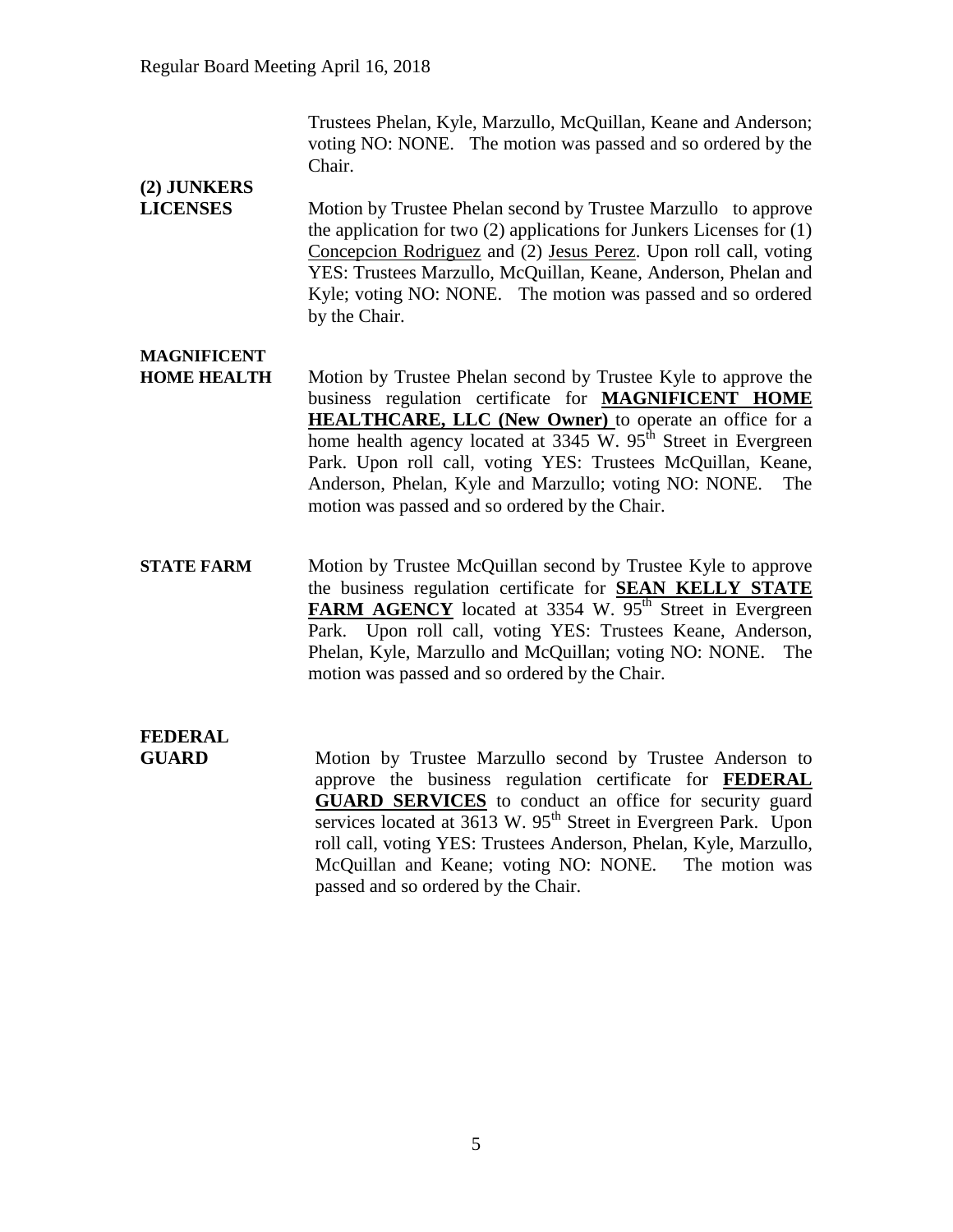# **BATH**

**& BODY** Motion by Trustee Kyle second by Trustee Phelan to approve the business regulation certificate for **BATH AND BODY WORKS, LLC # 2423** to conduct retail sales of personal care products located at 9590 S. Western Avenue in the new Evergreen Plaza. Upon roll call, voting YES: Trustees Phelan, Kyle, Marzullo, McQuillan, Keane and Anderson; voting NO: NONE. The motion was passed and so ordered by the Chair.

### **MUNICIPAL CLERK'S**

**PROCLAMATION** Motion by Trustee McQuillan second by Trustee Phelan to adopt the proclamation for "*Municipal Clerks Week in Evergreen Park May 7, - May 13, 2017."* The Chair thanked Master Municipal Clerk, Cathy Aparo for her continued dedication to the Village. As the former Clerk, he knows firsthand the far reaching duties and responsibilities of the office. He commended the Clerk for her participation and continuing education in various municipal organizations. Clerk Aparo acknowledged and thanked her Deputy Kim Cericola and her entire staff at the Village Hall. The Board gave a hearty round of applause. The motion was passed by unanimous voice vote and so ordered by the Chair.

### **ARBOR DAY**

**PROCLAMATION** Motion by Trustee McQuillan second by Trustee Marzullo to adopt proclamation, *"Proclaiming April 27, 2018 as Arbor Day in the Village of Evergreen Park, Illinois."* The Chair added he is proud of the fact all of the children in Evergreen Park athletes as well as artists are represented tonight. The motion was passed by unanimous voice vote and so ordered by the Chair.

## **ENGINEER'S**

**REPORT** Mr. Klass had no report.

# **ATTORNEY'S**

**REPORT** Mr. Cainkar had no report.

#### **BIDS**

**SANITARY SEWER** Motion by Trustee Marzullo second by Trustee McQuillan to approve the PW Director's request to solicit bids for the Sanitary Sewer Lining for 2018. This will be (2) two projects. One will be the CDBG 2017 grant monies of \$150,000 and the other will be our budgeted amount for this year of \$270,000.00. Upon roll call, voting YES: Trustees Kyle, Marzullo, McQuillan, Keane, Anderson and Phelan; voting NO: NONE. The motion was passed and so ordered by the Chair.

> In an effort to save time and money the Chair has directed PW Director Lorenz to check into the cost of including the demolition of the apartment building located at 3443½ W. Clark Drive to the previously